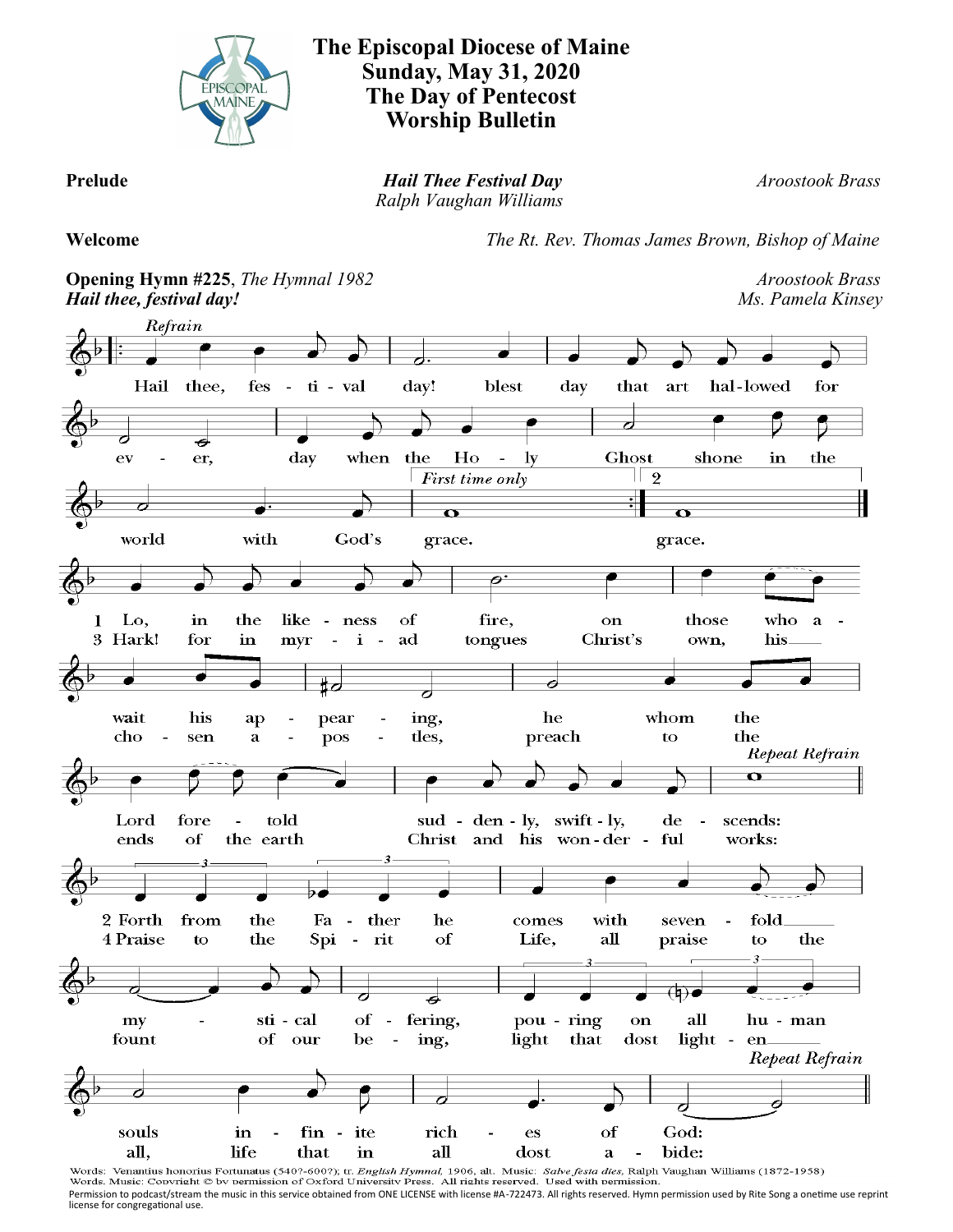### **The Opening Acclamation** *The Rev. Dr. Nina Pooley*

*Presider:* Alleluia, Christ is risen! *People:* **Christ is risen indeed. Alleluia!**

*Presider may use the following:* Jesus said, "The first commandment is this: Hear, O Israel: The Lord your God is the only Lord. Love the Lord your God with all your heart, with all your soul, with all your mind, and with all your strength. The second is this: Love your neighbor as yourself. There is no commandment greater than these." *Mark 12:29-31*

*Presider:* God be with you. *People:* **And also with you.** *Presider:* Let us pray.

O God, who on this day taught the hearts of your faithful people by sending to them the light of your Holy Spirit: Grant us by the same Spirit to have a right judgment in all things, and evermore to rejoice in his holy comfort; through Jesus Christ your Son our Lord, who lives and reigns with you, in the unity of the Holy Spirit, one God, for ever and ever. **Amen.**

# **The First Lesson: The Acts of the Apostles 2:1-21** *The Rev. J. Ann McAlhany*

*The Rev. Nathan Ferrell* - Setswana *Mr. Chris Pezzullo* - Italian *Ms. Andree Appel* - German *The Rev. Nancy Moore* - Russian *The Rev. Lisa Fry* - French *The Rev. Dr. Edward Dufresne* - French *The Rev. J. Ann McAlhany* - German *Ms. Brenda Hamilton* - Spanish *Ms. Pamela Bailey* - ASL

When the day of Pentecost had come, the disciples were all together in one place. And suddenly from heaven there came a sound like the rush of a violent wind, and it filled the entire house where they were sitting. Divided tongues, as of fire, appeared among them, and a tongue rested on each of them. All of them were filled with the Holy Spirit and began to speak in other languages, as the Spirit gave them ability.

Now there were devout Jews from every nation under heaven living in Jerusalem. And at this sound the crowd gathered and was bewildered, because each one heard them speaking in the native language of each. Amazed and astonished, they asked, "Are not all these who are speaking Galileans? And how is it that we hear, each of us, in our own native language? Parthians, Medes, Elamites, and residents of Mesopotamia, Judea and Cappadocia, Pontus and Asia, Phrygia and Pamphylia, Egypt and the parts of Libya belonging to Cyrene, and visitors from Rome, both Jews and proselytes, Cretans and Arabs-- in our own languages we hear them speaking about God's deeds of power." All were amazed and perplexed, saying to one another, "What does this mean?" But others sneered and said, "They are filled with new wine."

But Peter, standing with the eleven, raised his voice and addressed them, "Men of Judea and all who live in Jerusalem, let this be known to you, and listen to what I say. Indeed, these are not drunk, as you suppose, for it is only nine o'clock in the morning. No, this is what was spoken through the prophet Joel:

`In the last days it will be, God declares, that I will pour out my Spirit upon all flesh, and your sons and your daughters shall prophesy, and your young men shall see visions, and your old men shall dream dreams. Even upon my slaves, both men and women, in those days I will pour out my Spirit; and they shall prophesy. And I will show portents in the heaven above and signs on the earth below, blood, and fire, and smoky mist. The sun shall be turned to darkness and the moon to blood, before the coming of the Lord's great and glorious day. Then everyone who calls on the name of the Lord shall be saved.' "

*Reader:* Hear what the Spirit is saying to God's people. *The Rev. J. Ann McAlhany People:* **Thanks be to God**

**The Collect** *The Rev. Lauren Kay*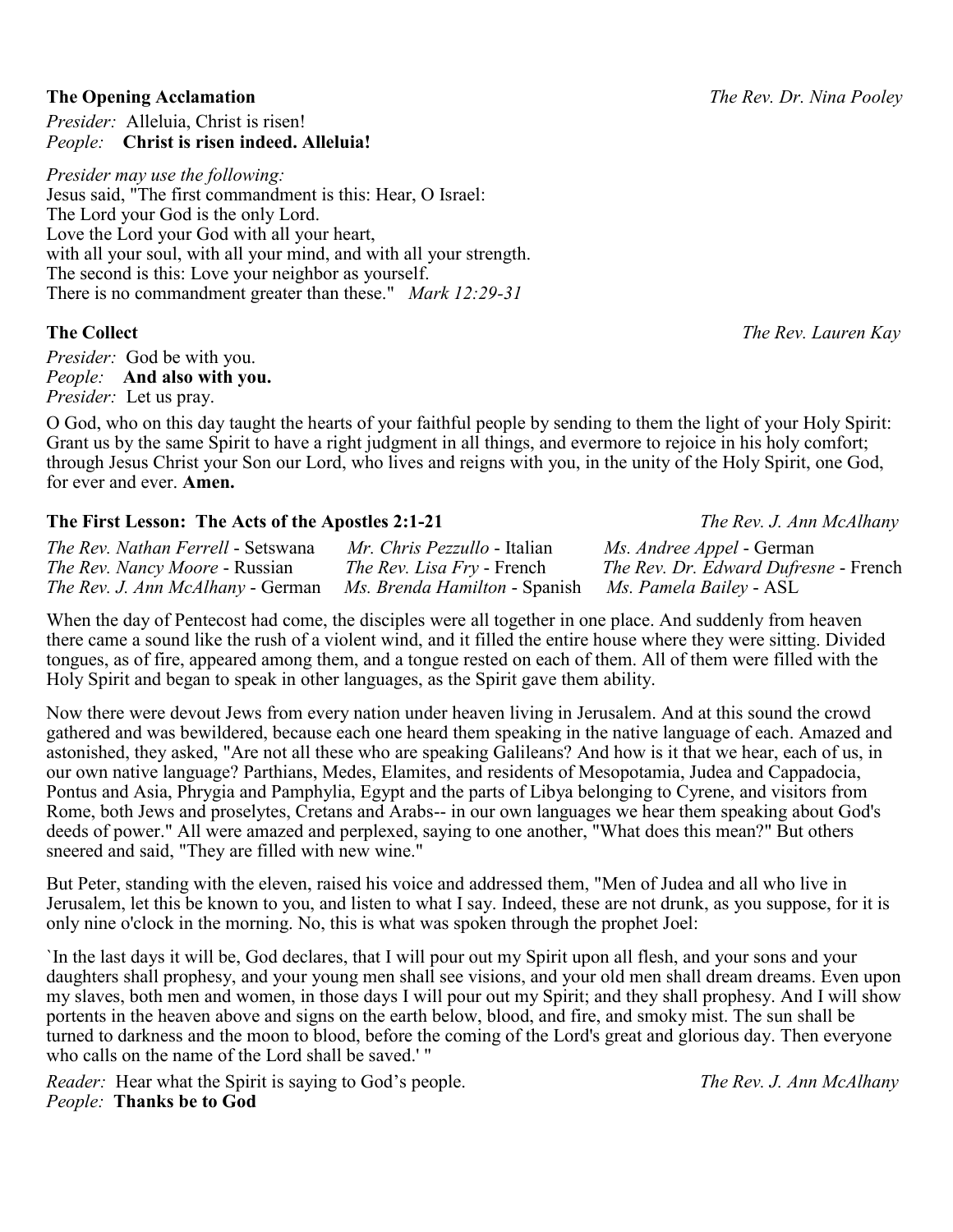- 25 O LORD, how manifold are your works! \* in wisdom you have made them all; the earth is full of your creatures.
- 26 Yonder is the great and wide sea with its living things too many to number,  $*$ creatures both small and great.
- 27 There move the ships, and there is that Leviathan, \* which you have made for the sport of it.
- 28 All of them look to you \* to give them their food in due season.
- 29 You give it to them; they gather it; \* you open your hand, and they are filled with good things.
- 30 You hide your face, and they are terrified; \* you take away their breath, and they die and return to their dust.
- 31 You send forth your Spirit, and they are created; \* and so you renew the face of the earth.
- 32 May the glory of the LORD endure for ever; \* may the LORD rejoice in all his works.
- 33 He looks at the earth and it trembles; \* he touches the mountains and they smoke.
- 34 I will sing to the LORD as long as I live;  $*$ I will praise my God while I have my being.
- 35 May these words of mine please him; \* I will rejoice in the LORD.
- 37 Bless the LORD, O my soul. \* Hallelujah!

# **The Second Lesson: The First Letter of Paul to the Corinthians 12:3b-13** *Mr. Jim Vallette*

No one can say "Jesus is Lord" except by the Holy Spirit. Now there are varieties of gifts, but the same Spirit; and there are varieties of services, but the same Lord; and there are varieties of activities, but it is the same God who activates all of them in everyone. To each is given the manifestation of the Spirit for the common good. To one is given through the Spirit the utterance of wisdom, and to another the utterance of knowledge according to the same Spirit, to another faith by the same Spirit, to another gifts of healing by the one Spirit, to another the working of miracles, to another prophecy, to another the discernment of spirits, to another various kinds of tongues, to another the interpretation of tongues. All these are activated by one and the same Spirit, who allots to each one individually just as the Spirit chooses.

For just as the body is one and has many members, and all the members of the body, though many, are one body, so it is with Christ. For in the one Spirit we were all baptized into one body-- Jews or Greeks, slaves or free-- and we were all made to drink of one Spirit.

*Reader:* Hear what the Spirit is saying to the Churches. *People:* **Thanks be to God.**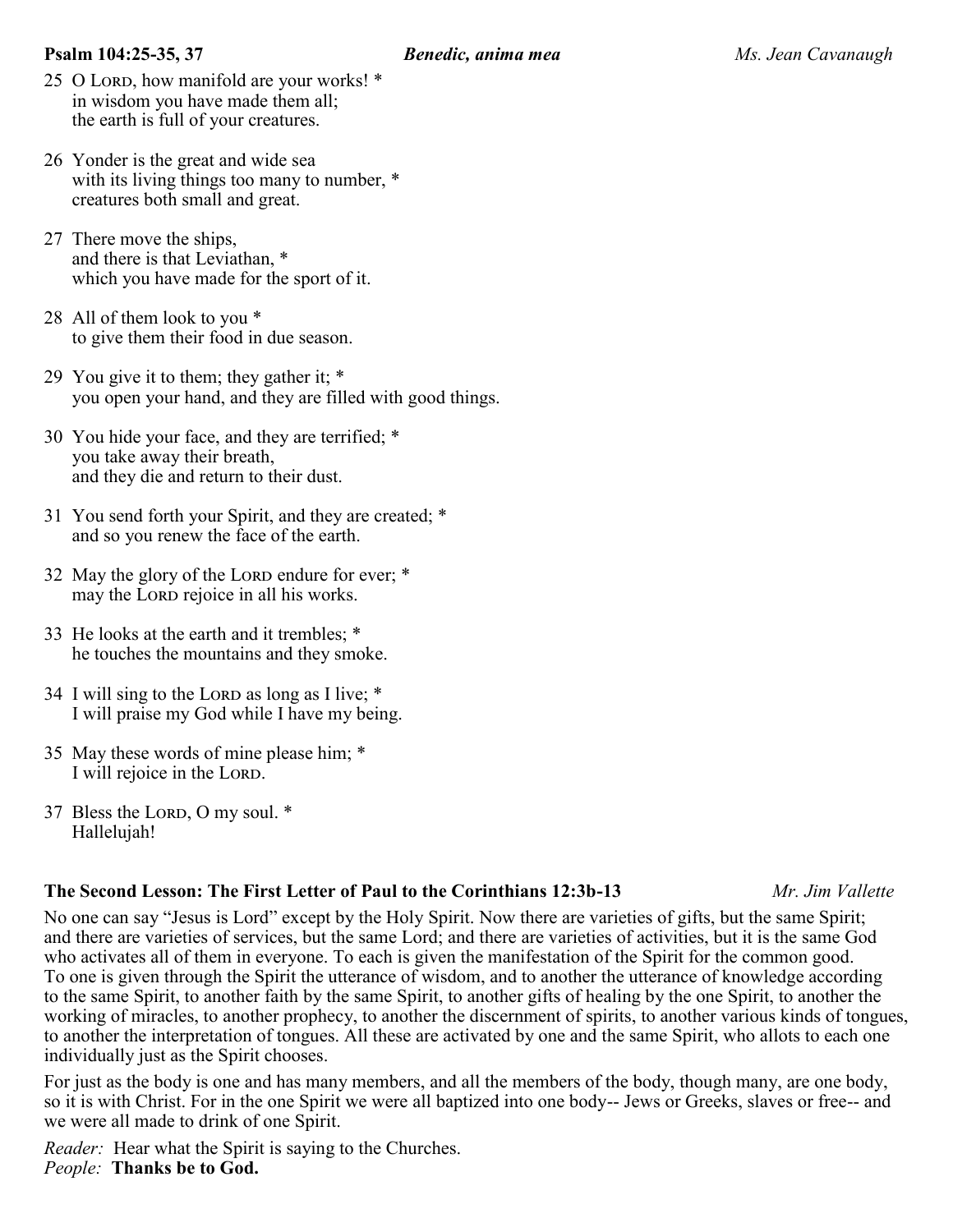## **The Gospel: John 20:19-23** *The Rev. Rebecca Grant*

The Holy Gospel of our Savior Jesus Christ according to John.

When it was evening on that day, the first day of the week, and the doors of the house where the disciples had met were locked for fear of the Jews, Jesus came and stood among them and said, "Peace be with you." After he said this, he showed them his hands and his side. Then the disciples rejoiced when they saw the Lord. Jesus said to them again, "Peace be with you. As the Father has sent me, so I send you." When he had said this, he breathed on them and said to them, "Receive the Holy Spirit. If you forgive the sins of any, they are forgiven them; if you retain the sins of any, they are retained."

The Gospel of the Lord.

# **The Sermon** *The Rt. Rev. Thomas James Brown and Dr. Deirdre Good*

**Renewal of Our Baptismal Covenant** *The Rev. Peter Jenks and The Rev. Dr. Myrick Cross*

My siblings in Christ, let us profess the faith of the Church, as we renew our Baptismal Covenant.

*Celebrant:* Do you believe in God the Father?

- *People:* **I believe in God, the Father almighty, creator of heaven and earth.**
- 
- *Celebrant:* Do you believe in Jesus Christ, the Son of God?<br>*People:* I believe in Jesus Christ, his only Son, our Lo. *People:* **I believe in Jesus Christ, his only Son, our Lord, He was conceived by the power of the Holy Spirit and born of the Virgin Mary. He suffered under Pontius Pilate, was crucified, died, and was buried. He descended to the dead. On the third day he rose again. He ascended into heaven, and is seated at the right hand of the Father. He will come again to judge the living and the dead.**
- *Celebrant:* Do you believe in God the Holy Spirit?
- *People:* **I believe in the Holy Spirit, the holy catholic Church, the communion of saints, the forgiveness of sins, the resurrection of the body, and the life everlasting.**
- *Celebrant:* Will you continue in the apostles' teaching and fellowship, in the breaking of the bread, and in the prayers?
- *People:* **I will, with God's help.**
- *Celebrant:* Will you persevere in resisting evil, and, whenever you fall into sin, repent and return to the Lord?
- *People:* **I will, with God's help.**
- *Celebrant:* Will you proclaim by word and example the Good News of God in Christ? *People:* **I will, with God's help.**
- *Celebrant:* Will you seek and serve Christ in all persons, loving your neighbor as yourself? *People:* **I will, with God's help.**
- *Celebrant:* Will you strive for justice and peace among all people, and respect the dignity of every human being?
- *People:* **I will, with God's help.**
- *Celebrant:* Will you cherish the wondrous works of God, and protect the beauty and integrity of all creation? *People:* **I will, with God's help.**
-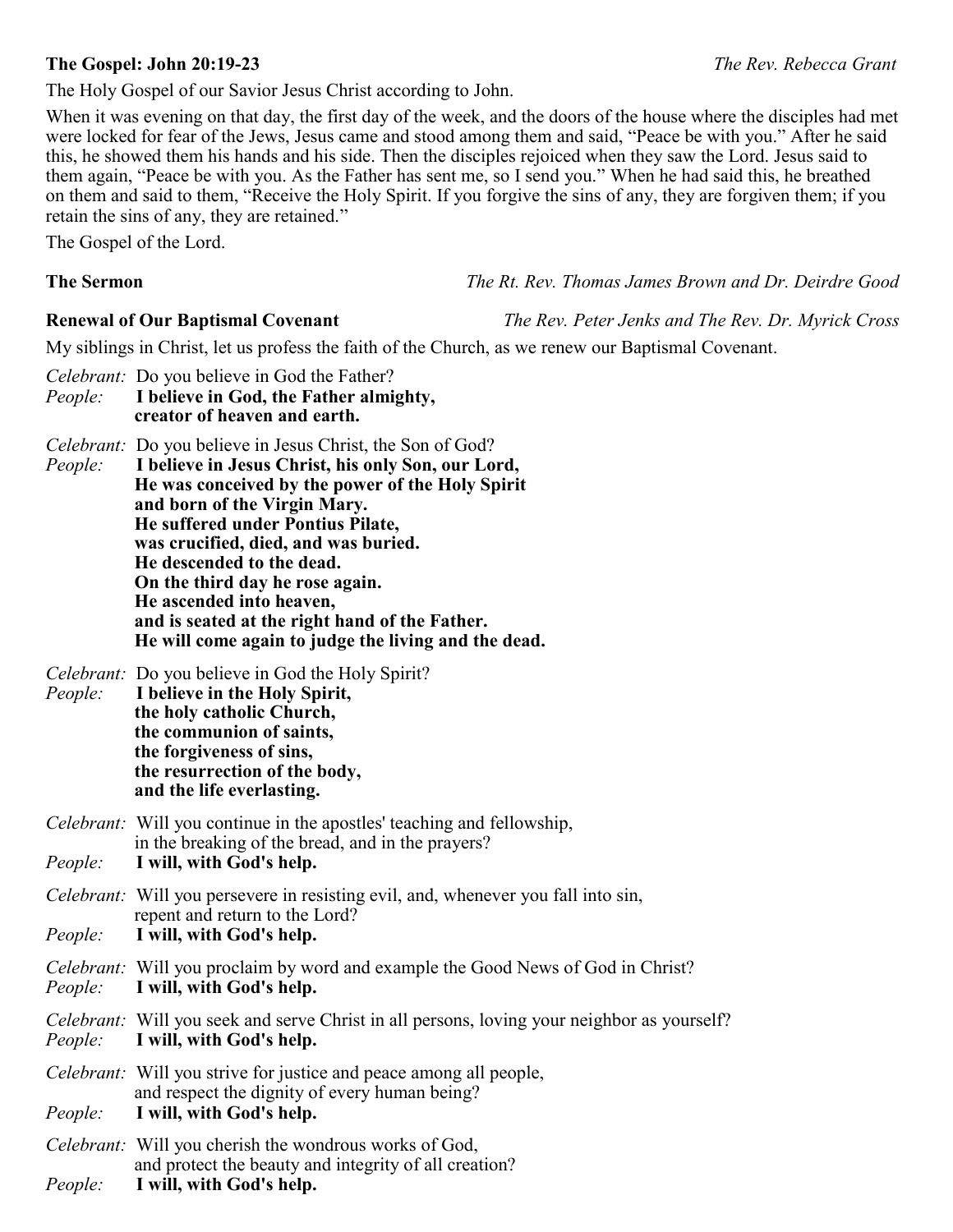# **Concluding Collect** *Common Worship*

Almighty God, we thank you for our fellowship in the household of faith with all who have been baptized into your name. Keep us faithful to our baptism, and so make us ready for that day when the whole creation shall be made perfect in your Son, our Savior Jesus Christ. **Amen.**

O God the Father of our Lord Jesus Christ, *Mr. Benjamin Cooke and Ms. Sylvia Cooke* in whom you chose us, before the foundation of the world, and destined us in love to be your own: help us to pray for all your children.

For the life and health of the world; that your peace may be known and may prevail. Lord, hear us. **Lord, graciously hear us.**

For all who suffer sickness, death or loss; that they may know the hope to which you call us. Lord, hear us. **Lord, graciously hear us.**

For all who exercise rule and authority; that they may acknowledge your power. Lord, hear us. **Lord, graciously hear us.**

For the Church which is Christ's body; that it may live for the praise of your glory. Lord, hear us. **Lord, graciously hear us.**

# **A Collect for Graduates** *A Benediction For Graduate Students by Debra Mooney*

Gracious and caring God, our source of light, *The Rev. Lauren Kay*  we ask for your almighty hand to be upon all graduates as we send them forward. As members of your church, may they discover Holiness in the midst of life's blessings, as well as life's challenges. Inspire them to go forth with your Son, and set the world of fire with your Spirit from this day onward. **Amen.**

# **A Collect for Missed Celebrations** *The Rev. Kevin Kinsey*

God our loving Father, who would not withhold any good thing, save for our benefit, give us peace with what we have missed. Christ the Son, who celebrated at Cana and walked forty days alone in the desert, grant us your courage for whatever road is ahead. Spirit of life, who came at Pentecost to bridge all divides with love, be the connection between us, until we can celebrate anew together. **Amen.**

# **Concluding Collect** *The Rev. Kevin Kinsey*

O God, your unfailing providence sustains the world we live in and the life we live: Watch over those, both night and day, who work so others can rest, grant that we may never forget that our common life depends upon each other's toil; through Jesus Christ our Lord. **Amen.**

 *Intercession Form 2,* **Prayers of the People** *The Scottish Episcopal Church, adapted*

*Adapted from*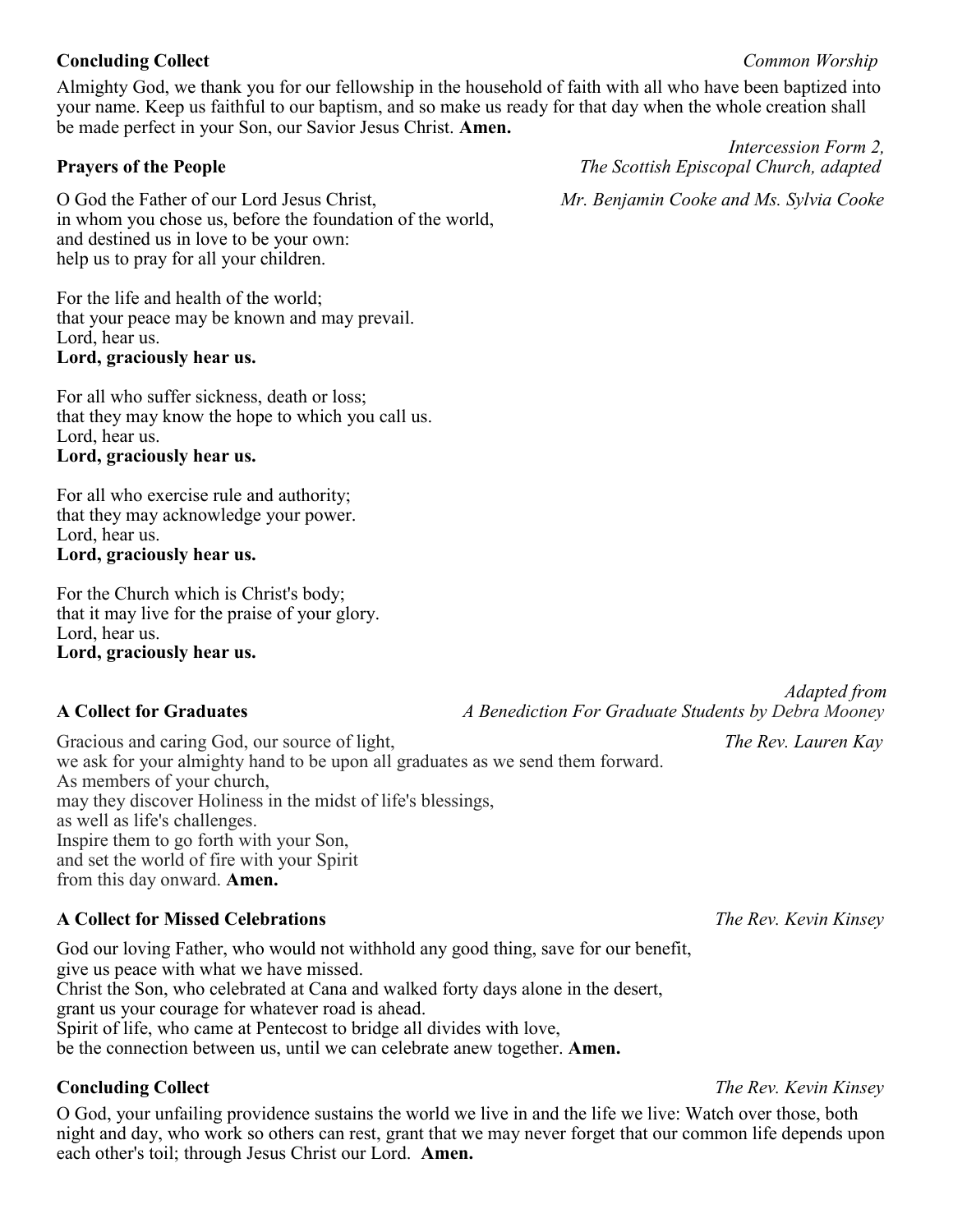*Presider:* Let us confess our sins to God. *All:* **God of all mercy, we confess that we have sinned against you, opposing your will in our lives. We have denied your goodness in each other, in ourselves, and in the world you have created. We repent of the evil that enslaves us, the evil we have done, and the evil done on our behalf. Forgive, restore, and strengthen us through our Savior Jesus Christ, that we may abide in your love and serve only your will. Amen.** 

**The Absolution** *The Rev. Lauren Kay*

Almighty God have mercy on you, forgive you all your sins through the grace of Jesus Christ, strengthen you in all goodness, and by the power of the Holy Spirit keep you in eternal life. **Amen.** 

**The Peace** *The Rev. Nancy Moore leading wishes of Peace from across the diocese Presider:* The peace of Christ be always with you.

*People:* **And also with you.**

Let us greet one another with the sign of peace by texting a few of our friends, people we sit near when in *church, family and friends far and wide!* 

**Offertory Hymn #516**, *The Hymnal 1982 Dr. Anthony Antolini, organ and vocals Come down, O Love divine, verse 3* 

 $\bullet$  $\overline{\mathbf{O}}$ 71 O G 3. And so the yearn ing strong, with which the soul will long,  $\overline{\textbf{O}}$ shall far out - pass the power of hu - man tell - ing; ╭  $\bullet$ ŕ.  $\overline{\bullet}$ ⋝ for none can guess its grace, till Love cre - ate a place  $\overline{\mathrm{co}}$ where - in the Ho-ly Spi-rit makes a dwell - ing.

Words: Bianco da Siena (d. 1434?); tr. Richard Frederick Littledale (1833-1890), alt. Music: *Down Ampney*, Ralph Vaughan Williams (1872-1958). Copyright © by permission of<br>Oxford University Press All rights reserved. Used rights reserved. Hymn permission used by Rite Song a onetime use reprint license for congregational use.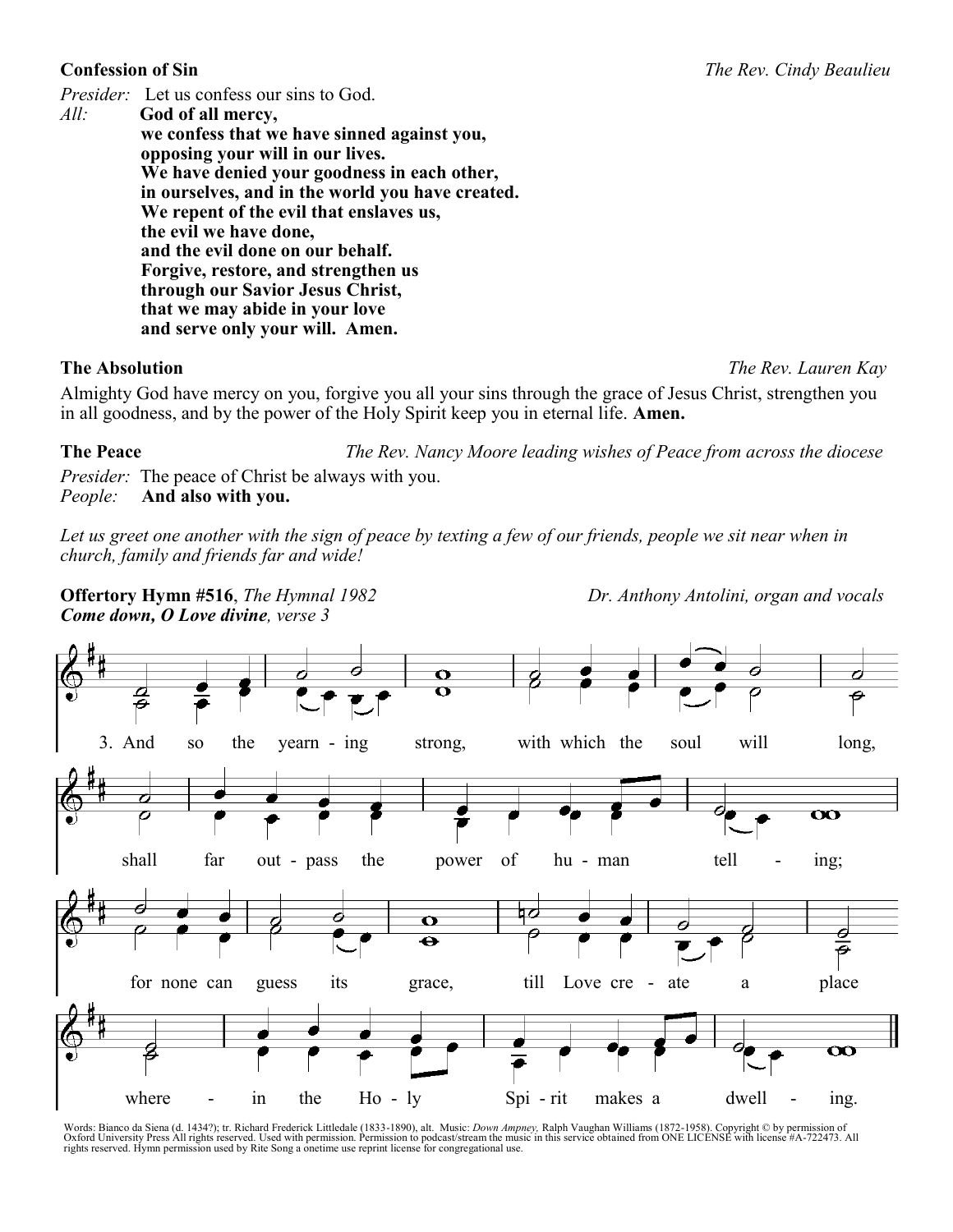**Eucharist Prayer 3** *Enriching Our Worship*

 *The Rev. Canon Eleanor Prior*

*Presider:* The Lord be with you. *The Very Rev. Dr. Ben Shambaugh People:* **And also with you.** *The Rev. Larry Weeks Presider:* Lift up your hearts. *People:* **We lift them to the Lord.** *Presider:* Let us give thanks to the Lord our God. *People:* **It is right to give our thanks and praise.**

All thanks and praise are yours at all times and in all places, our true and loving God; through Jesus Christ, your eternal Word, the Wisdom from on high by whom you created all things. You laid the foundations of the world and enclosed the sea when it burst out from the womb; You brought forth all creatures of the earth and gave breath to humankind. Wondrous are you, Holy One of Blessing, all you create is a sign of hope for our journey; And so as the morning stars sing your praises we join the heavenly beings and all creation as we shout with joy:

**Sanctus, #255***, Lift Every Voice And Sing* Ms. Pamela Kinsley, organ *Holy, holy, holy Ms. Pamela Kinsley, The Rev. Kevin Kinsey, vocals*



Music: Grayson Warren Brown (b.1948), A Mass for a Soulful People. Copyright © 1979 North American Liturgy Resources, 10802 N. 23rd Ave., Phoenix, AZ 85029. All Rights Reserved.<br>Permission to podcast/stream the music in th license for congregational use.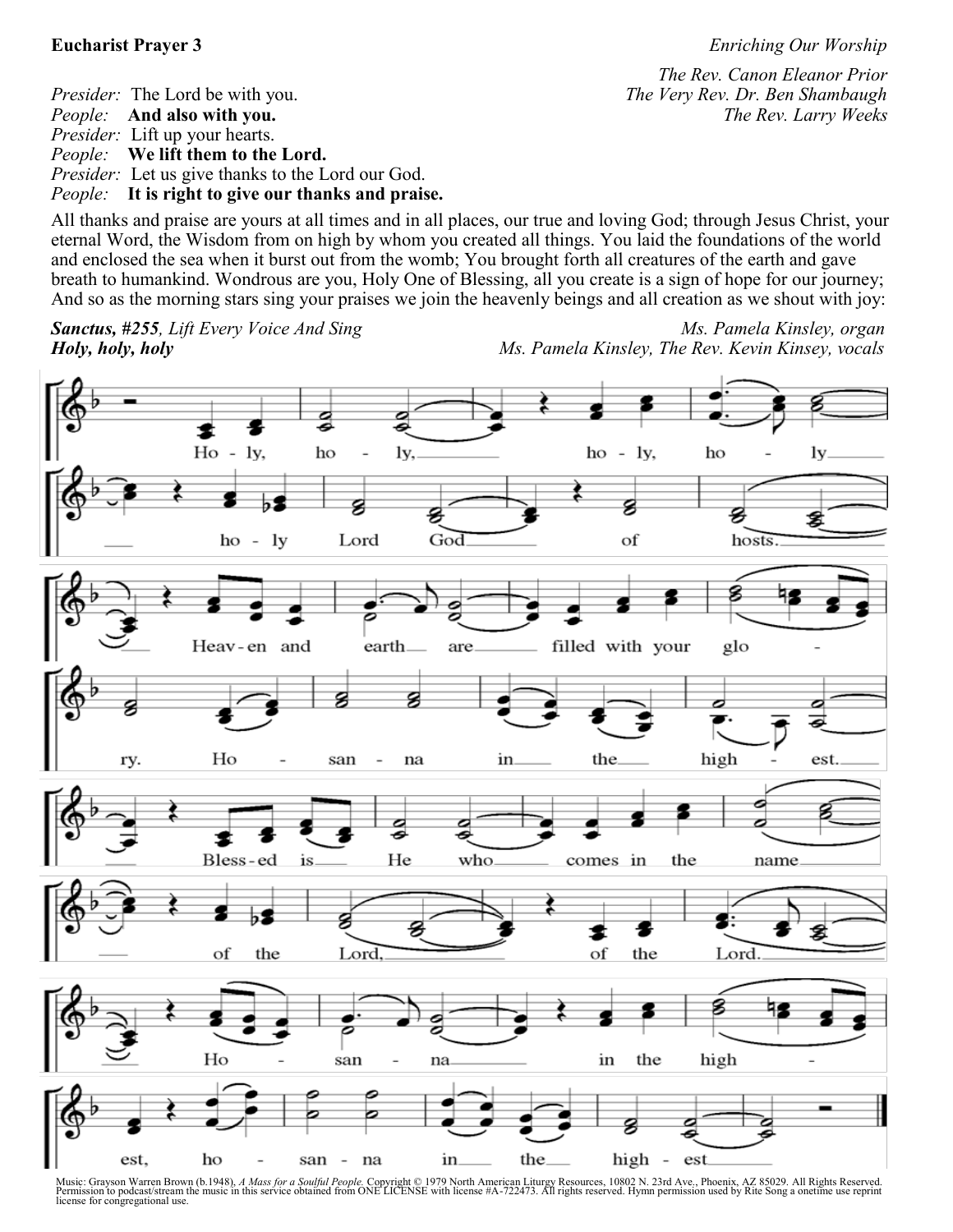Glory and honor are yours, Creator of all, your Word has never been silent; you called a people to yourself, as a light to the nations, you delivered them from bondage and led them to a land of promise. Of your grace, you gave Jesus to be human, to share our life, to proclaim the coming of your holy reign and give himself for us, a fragrant offering. Through Jesus Christ our Redeemer, you have freed us from sin, brought us into your life, reconciled us to you, and restored us to the glory you intend for us.

We thank you that on the night before he died for us Jesus took bread, and when he had given thanks to you, he broke it, gave it to his friends and said: "Take, eat, this is my Body, broken for you. Do this for the remembrance of me."

After supper Jesus took the cup of wine, said the blessing, gave it to his friends and said: "Drink this, all of you: this cup is the new Covenant in my Blood, poured out for you and for all for the forgiveness of sin. Do this for the remembrance of me."

And so, remembering all that was done for us: the cross, the tomb, the resurrection and ascension, longing for Christ's coming in glory, and presenting to you these gifts your earth has formed and human hands have made, we acclaim you, O Christ:

### *Presider and People*  **Dying, you destroyed our death. Rising, you restored our life. Christ Jesus, come in glory!**

Send your Holy Spirit upon us and upon these gifts of bread and wine that they may be to us the Body and Blood of your Christ. Grant that we, burning with your Spirit's power, may be a people of hope, justice and love. Giver of Life, draw us together in the Body of Christ, and in the fullness of time gather us with all your people into the joy of our true eternal home. Through Christ and with Christ and in Christ, by the inspiration of your Holy Spirit, we worship you our God and Creator in voices of unending praise. Blessed are you now and forever. **AMEN.**

**The Lord's Prayer** *The Rev. Rebecca Grant*

As our Savior Christ has taught us, we now pray,

**Our Father in heaven, hallowed be your Name, your kingdom come, your will be done, on earth as in heaven. Give us today our daily bread. Forgive us our sins, as we forgive those who sin against us. Save us from the time of trial, and deliver us from evil. For the kingdom, the power, and the glory are yours, now and for ever. Amen***.*

*Presider:* Be present with us, O Christ, *People:* **And be known to us in the breaking of the bread.**

The Gifts of God for the People of God.

**The Fraction** *The Rev. Canon Eleanor Prior* 

**The Invitation** *The Rev. Canon Eleanor Prior*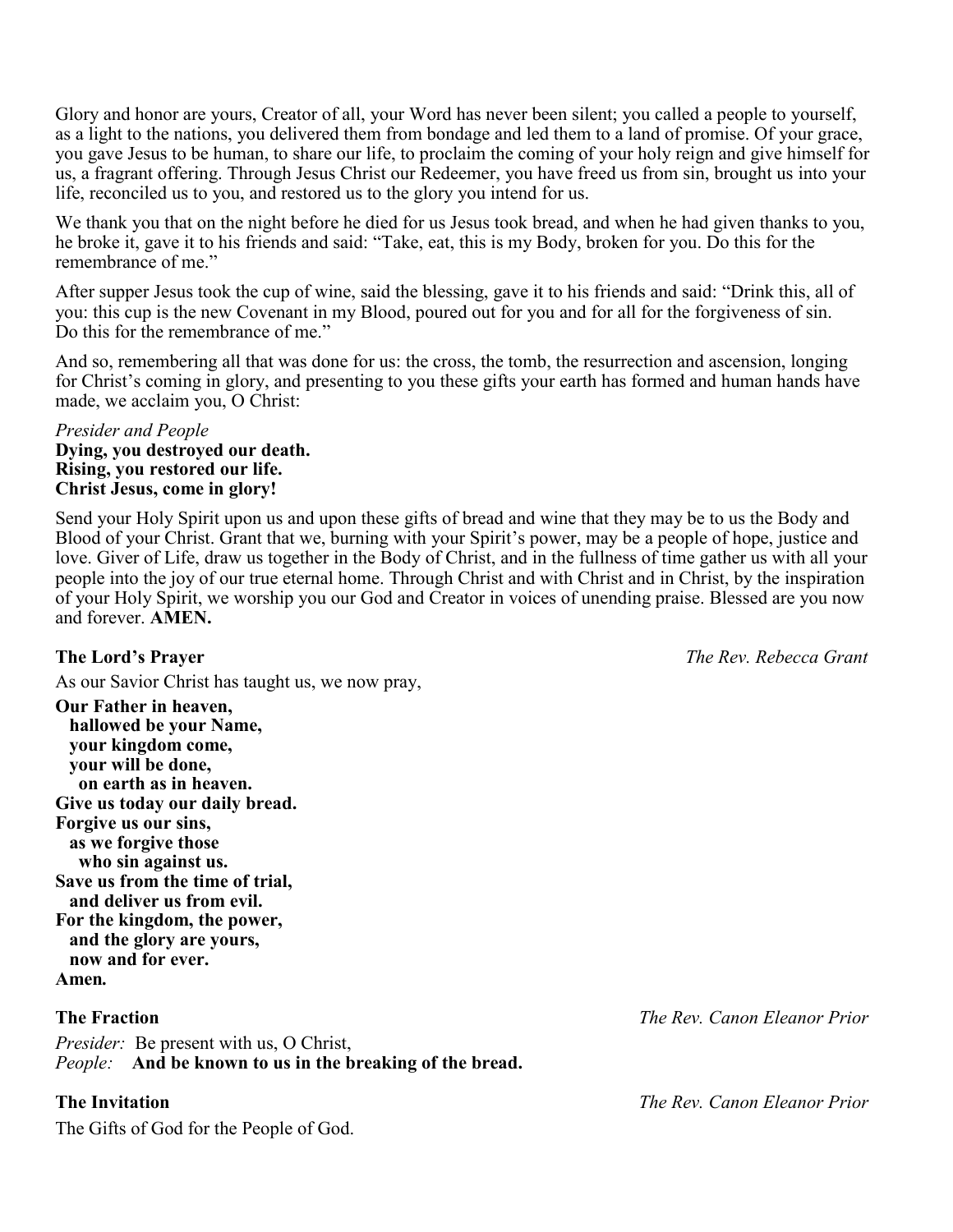*Mr. Benjamin Cooke*

Beloved, a spiritual communion is a personal devotional that anyone can pray, expressing their desire to receive Holy Communion in this moment, but in which circumstances impede them from actually receiving Holy Communion.

**Prayer of Spiritual Communion** *adapted from Diocese of Malaita*

*Presider:* Since now we are apart, let us pray:

*All:* **In union, O Dear Lord, with the faithful at every Altar of Your Church, where Your blessed Body and Blood are being offered to the Father, I desire to offer You praise and thanksgiving. I present to You my soul and body, with the earnest wish that I may ever be united to You. And since I cannot now receive at the Altar, I beseech You to come spiritually into my heart. I unite myself to You, and embrace You with all the affections of my soul. O let nothing ever separate me from You. Let me live and die in Your love. Amen.**

### **Post Communion Prayer** *The Rev. Dr. Nina Pooley*

*Presider:* Let us pray.

*All:* **Father of all, we give you thanks and praise that when we were still far off you met us in your Son and brought us home. Dying and living, he declared your love, gave us grace, and opened the gate of glory. May we who share Christ's body live his risen life; we who drink his cup bring life to others; we whom the Spirit lights, give light to the world. Keep us firm in the hope you have set before us, so we and all your children shall be free, and the whole earth live to praise your name; through Christ our Lord. Amen.**

# **The Blessing for The Day of Pentecost** *The Rt. Rev. Thomas James Brown*

May Almighty God, who enlightened the minds of the disciples by pouring out upon them the Holy Spirit, make you rich with his blessing, that you may abound more and more in that Spirit for ever. **Amen.**

May God, who sent the Holy Spirit as a flame of fire that rested upon the heads of the disciples, burn out all evil from your hearts, and make them shine with the pure light of God's presence. **Amen.**

May God, who by the Holy Spirit caused those of many tongues to proclaim Jesus as Lord, strengthen your faith and send you out to bear witness to him in word and deed. **Amen.**

And the blessing of God Almighty, the Father, the Son, and the Holy Spirit, be upon you and remain with you for ever. **Amen.**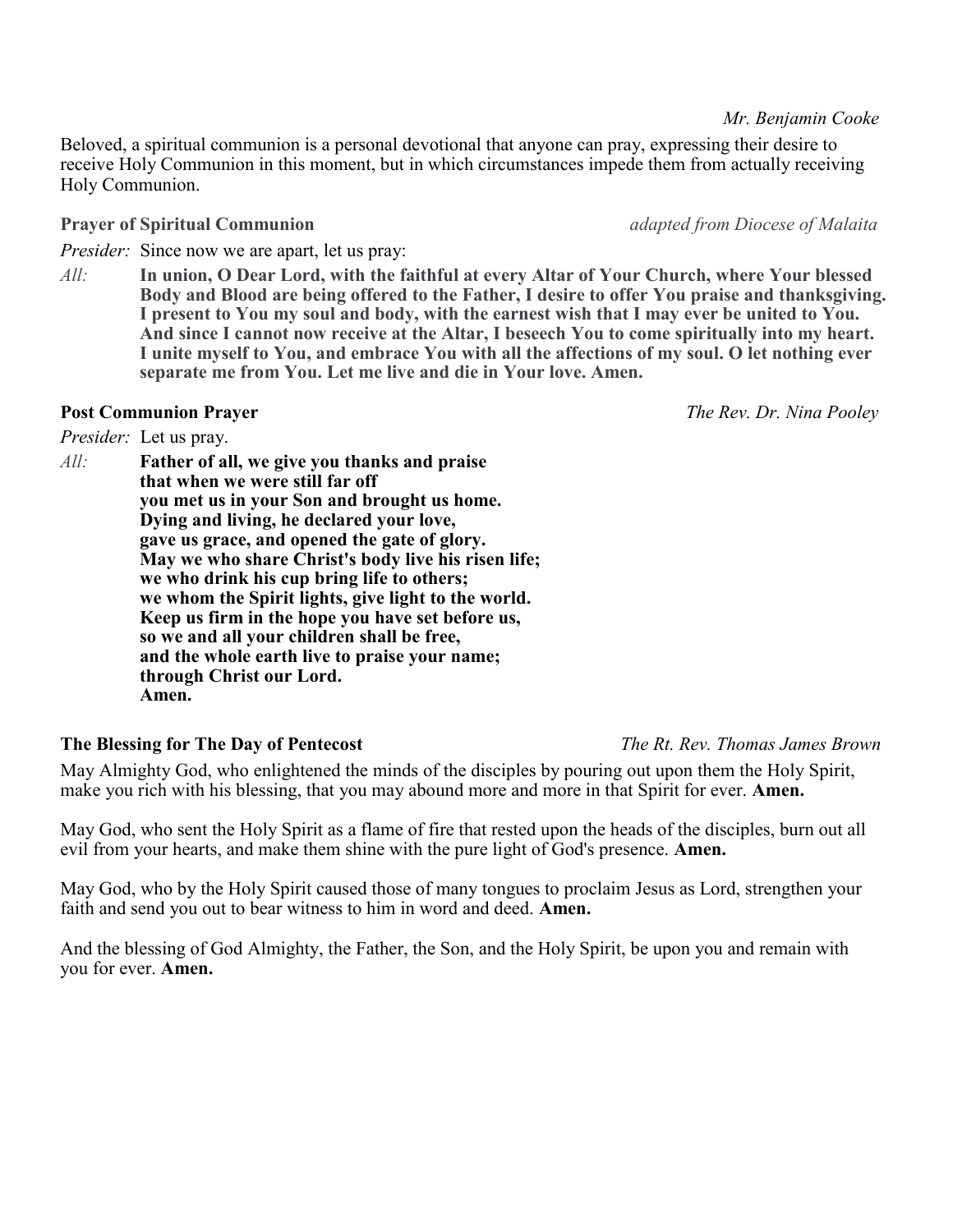**Closing Hymn #114,** *Lift Every Voice And Sing Ev'ry time I feel the spirit Ms. Pamela Kinsey, piano and vocals* 



Words: Daniel Iverson (1890-1977). Music: Daniel Iverson, Copyright © 1935, 1963 Birdwing Music (a Division of the Sparrow Corp.) and BMG Songs, Inc. All Rights on Behalf of<br>Birdwing Music Administered by BMG Songs, Inc.

**The Dismissal** *The Rev. Cindy Beaulieu*

*Presider:* Let us go forth into the world, rejoicing in the power of The Spirit. Alleluia, alleluia! *People:* **Thanks be to God, alleluia, alleluia!** 

**Postlude** *Rondeau from Sinfonie de Fanfares Dr. Anthony Antolini Jean Joseph Mouret*